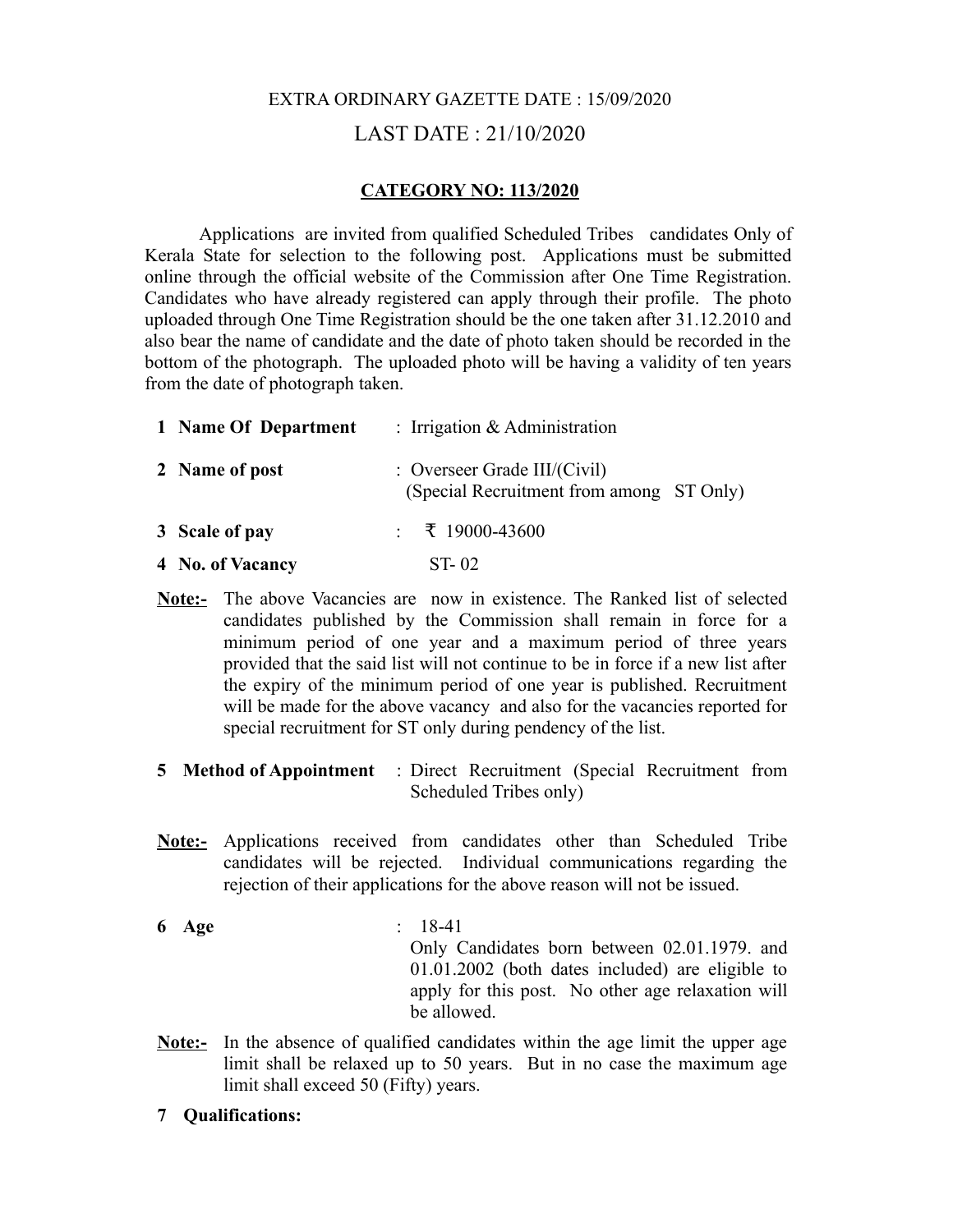(I) Pass in SSLC examination or its equivalent qualification and

(II) Must possess any one of the qualifications mentioned below:

(a) Lower Grade Drawing Group Certificate KGTE or its equivalent

 (b) Second Grade Certificates secured by Draftsman (civil) Trainees under T.T Scheme, College of Engineering or under Industrial Training Centre conducted by the Ministry of Labour Govt. of India, after a course of 18 months.

**c)** Building Drawing and Estimating (Higher or Lower ) KGTE or equivalent and any two of the other Civil Engineering Subjects under KGTE or equivalent .

 d) Diploma in Civil Engineering (2years course) of the women polytechnic of the State.

(e) Diploma in Agriculture and Rural Engineering given by the Rural Institute, Thavanur.

(f) Vocational Higher Secondary Course Certificate in Draftsmanship and Quantity **Surveying** 

(g) Vocational Higher Secondary Course Certificate in Building Technology.

 **Note** : (i)Rule 10(a)(ii) of part II of KS&SSR is applicable

 ( ii) Candidate who claims equivalent qualification instead of qualification mentioned in the notification shall produce the relevant Govt. Order to prove the equivalency at the time of verification , then only such qualification shall be treated as equivalent to the prescribed qualification concerned .

 (iii) If there is a difference in the orginal caste/community claimed in the application and that entered in SSLC Book , the candidate shall produce a Gazette notification in this regard, along with Community Certificate at the time of verification.

**Probation** :- Every person appointed to the post shall be on probation for a total period of two years on duty within a continuous period of three years.

## **8 Mode of Submitting application:**

 Candidates must register as per 'ONE TIME REGISTRATION' with the official website of Kerala Public Service Commission [www.keralapsc.gov.in](http://www.keralapsc.gov.in/) before applying for the post. Candidates who have already registered can apply by logging on to their profile using their User-ID and password. Candidates must click on the 'Apply Now' button of the respective posts in the Notification Link to apply for a post. No application fee is required. Candidates can view and have a printout of the details in the profile by clicking the link Registeration Card. Candidates are responsible for the correctness of the personal information and secrecy of password. Before the final submission of each application, the candidates must ensure correctness of the information on their profile. They must quote the User-ID for further communication with the Commission. Application once submitted is treated as provisional and cannot be deleted or altered after submission. The application will be summarily rejected if noncompliance with the notification is found in due course of processing. Documents to prove qualification, experience, community, age etc. have to be produced as and when called for. The profile correction mad by the candidate or in the office of the Kerala Public Service Commission on request after the last